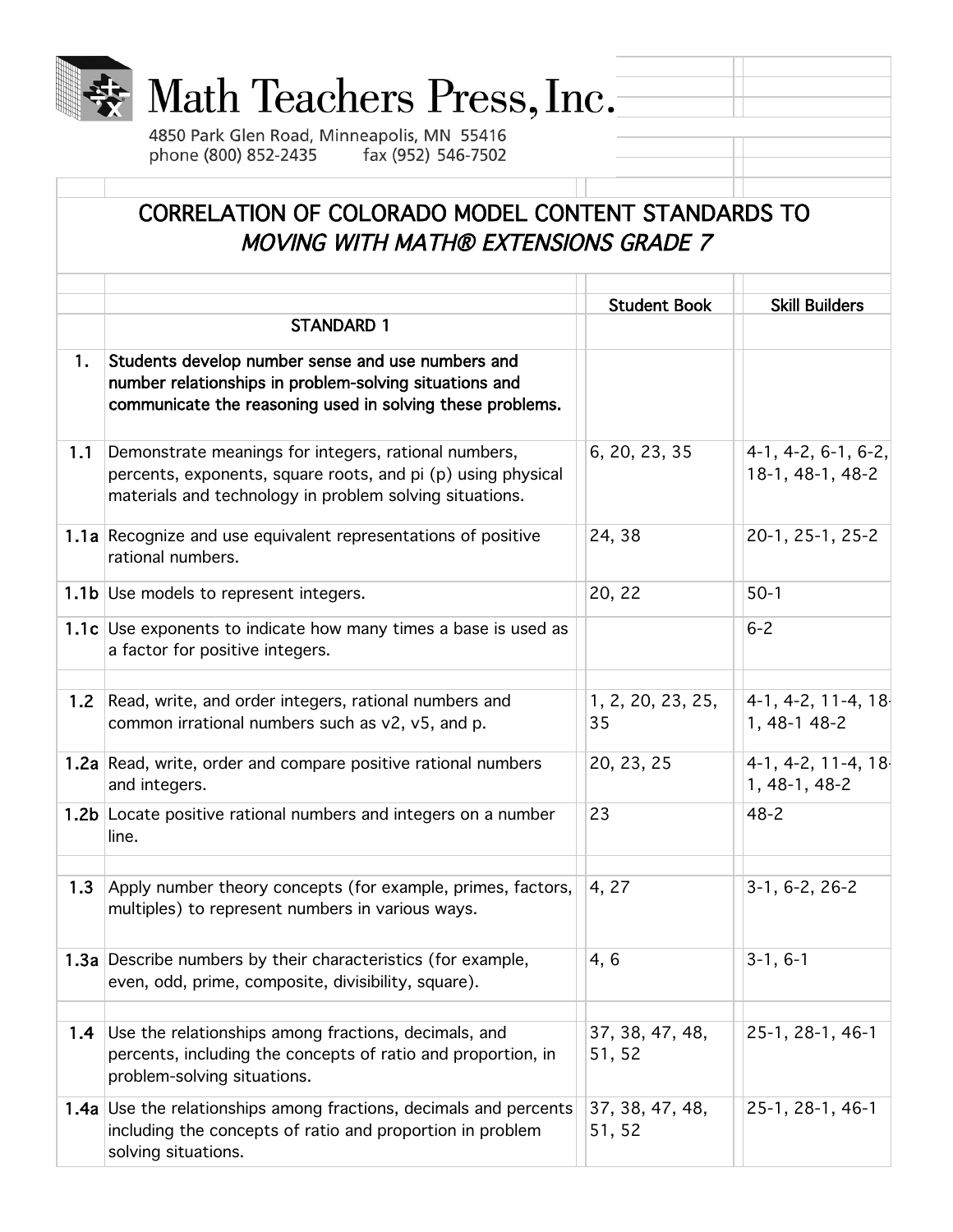|     |                                                                                                                                                                                                                                        | <b>Student Book</b> | <b>Skill Builders</b> |
|-----|----------------------------------------------------------------------------------------------------------------------------------------------------------------------------------------------------------------------------------------|---------------------|-----------------------|
| 1.6 | Use number sense to estimate and justify the<br>reasonableness of solutions to problems involving integers,<br>rational numbers, and common irrational numbers such as<br>$v2$ , $v5$ , and p.                                         | 3, 12, 34, 36       | 22-2, 44-2            |
|     | 1.6a Estimate, solve and justify the reasonableness of solutions<br>to problems involving positive rational numbers or integers.                                                                                                       | 13, 14, 34          | 22-2, 44-2            |
|     | <b>STANDARD 2</b>                                                                                                                                                                                                                      |                     |                       |
| 2.  | Students use algebraic methods to explore, model, and<br>describe patterns and functions involving numbers, shapes,<br>data, and graphs in problem-solving situations and<br>communicate the reasoning used in solving these problems. |                     |                       |
| 2.1 | Represent, describe, and analyze patterns and relationships<br>using tables, graphs, verbal rules, and standard algebraic<br>notation.                                                                                                 | 16, 19, 24, 44      | $42 - 1$              |
|     | 2.1a Represent, describe, and analyze numeric or geometric<br>patterns involving common positive rational numbers or<br>integers using tables, graphs, rules, or symbols.                                                              | 16, 19              | $42 - 1$              |
| 2.2 | Describe patterns using variables, expressions, equations and<br>inequalities in problem-solving situations.                                                                                                                           | 16, 44              | $42 - 1$              |
|     | 2.2a Solve problems by representing and analyzing patterns<br>involving positive rational numbers or integers using tables,<br>graphs, or rules.                                                                                       | 44                  |                       |
| 2.3 | Analyze functional relationships to explain how a change in<br>one quantity results in a change in another (for example,<br>how the area of a circle changes as the radius increases, or<br>how a person's height changes over time).  | 16                  |                       |
|     | 2.3a Predict and describe how a change in one quantity results in<br>a change in another quantity in a linear relationship.                                                                                                            | 16                  |                       |
|     |                                                                                                                                                                                                                                        |                     |                       |
| 2.5 | Solve simple linear equations in problem-solving situations<br>using a variety of methods (informal, formal, graphical) and a<br>variety of tools (physical materials, calculators, computers).                                        | 19, 21, 22          | 43-5, 50-1            |
|     | 2.5a Solve simple linear equations in problems solving situations<br>using a variety of methods (informal, formal, or graphic).                                                                                                        | 19, 21, 22          | $50-1$                |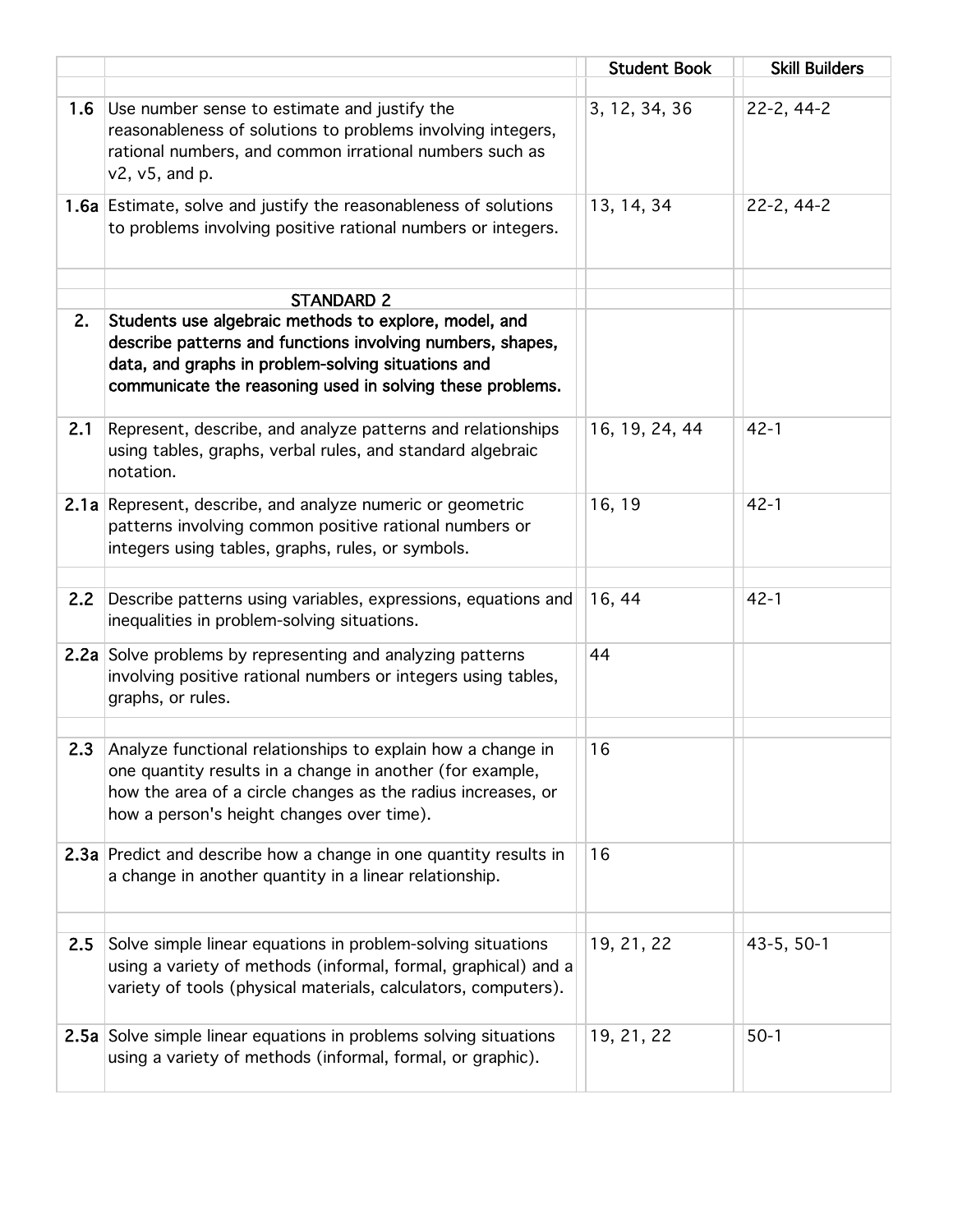|     |                                                                                                                                                                                                | <b>Student Book</b> | <b>Skill Builders</b> |
|-----|------------------------------------------------------------------------------------------------------------------------------------------------------------------------------------------------|---------------------|-----------------------|
|     | 2.5b Translate written words to algebraic expressions/equations<br>and conversely, algebraic expressions/equations to words.                                                                   | 15                  | $50-1$                |
|     |                                                                                                                                                                                                |                     |                       |
|     | <b>STANDARD 3</b>                                                                                                                                                                              |                     |                       |
| 3.  | Students use data collection and analysis, statistics, and<br>probability in problem-solving situations and communicate<br>the reasoning used in solving these problems.                       |                     |                       |
| 3.1 | Read and construct displays of data using appropriate<br>techniques (for example, line graphs, circle graphs, scatter<br>plots, box plots, stem-and-leaf plots) and appropriate<br>technology. | 78-80               | 47-2, 47-3            |
|     | 3.1a Construct a histogram or stem and leaf from a set of given<br>data.                                                                                                                       |                     |                       |
|     | 3.1b Read, interpret and draw conclusions from histograms, circle<br>graphs, stem and leaf plots, and scatter plots.                                                                           | 80                  | $47 - 3$              |
| 3.2 | Display and use measures of central tendency, such as mean,<br>median, and mode, and measures of variability, such as range<br>and quartiles.                                                  | 18                  | 45-1, 45-2, 47-2      |
|     | 3.2a Given a display of data (for example, line plot, stem and leaf<br>plot, list of data), determine the mean, mode, median and<br>range.                                                     | 17, 18              | 45-2, 47-2            |
| 3.3 | Evaluate arguments that are based on statistical claims.                                                                                                                                       |                     | $47 - 2$              |
|     | 3.3a Evaluate arguments that are based on measures of central<br>tendency or data displays.                                                                                                    |                     | $47 - 2$              |
|     | <b>3.4</b> Formulate hypotheses, draw conclusions, and make<br>convincing arguments based on data analysis.                                                                                    | 17,78-80            | $47 - 2$              |
|     | <b>3.4a</b> Analyze data and draw conclusions to predict outcomes<br>based on data displays such as histograms and stem and leaf<br>plots.                                                     | 79                  |                       |
| 3.6 | Make predictions and compare results using both<br>experimental and theoretical probability drawn from real-<br>world problems.                                                                | 77                  | $47 - 1$              |
|     | 3.6a Report the probability of an event in fraction, decimal and<br>percent form.                                                                                                              | 77                  | $47 - 1$              |
|     | 3.6b Determine the probability of simple independent events (for<br>example, tossing a coin and rolling a die).                                                                                | 77                  | $47 - 1$              |
|     | 3.6c Make predictions based on theoretical probability.                                                                                                                                        | 77                  |                       |
|     |                                                                                                                                                                                                |                     |                       |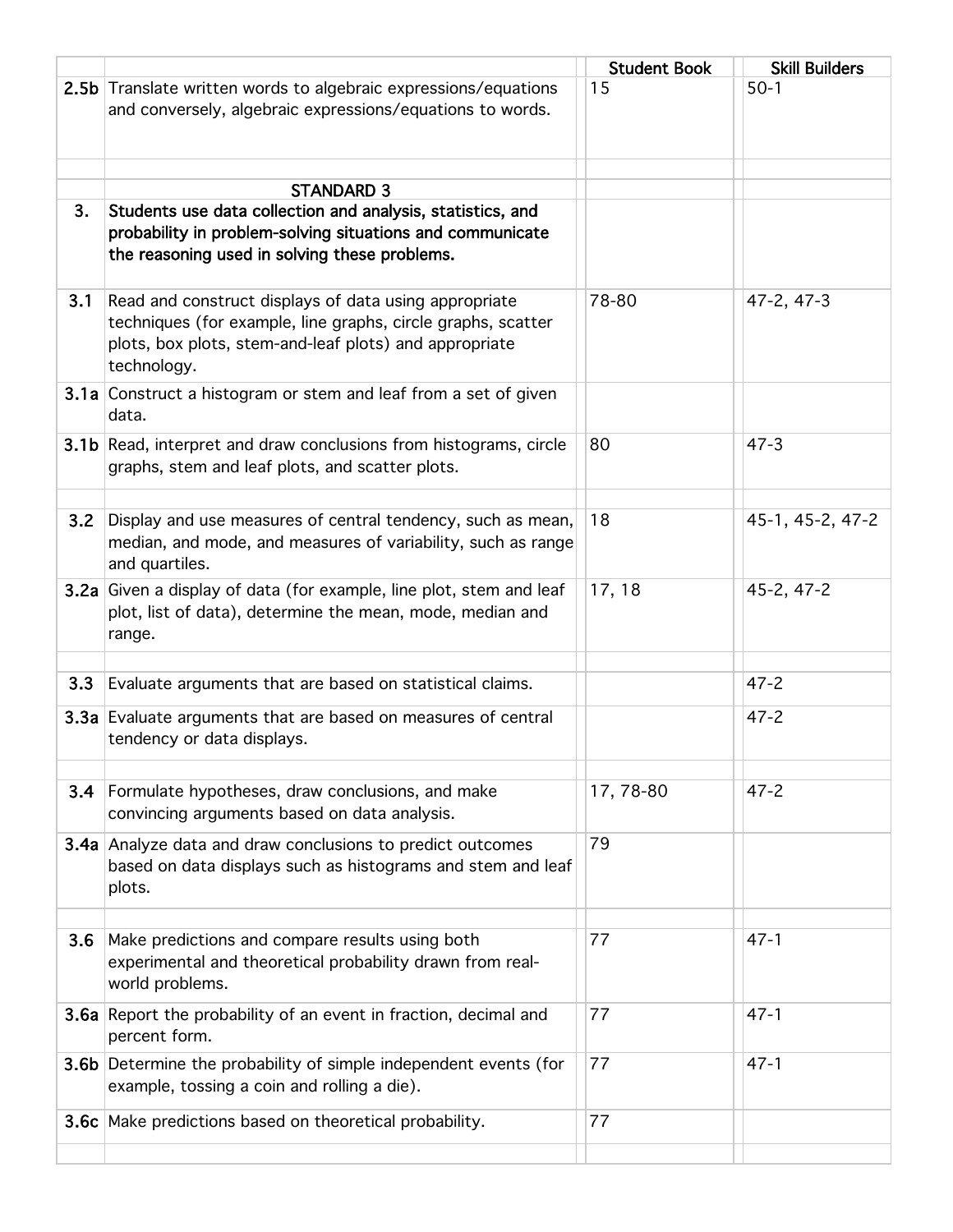|     |                                                                                                                                                                                       | <b>Student Book</b> | <b>Skill Builders</b>                 |
|-----|---------------------------------------------------------------------------------------------------------------------------------------------------------------------------------------|---------------------|---------------------------------------|
| 3.7 | Use counting strategies to determine all the possible<br>outcomes from an experiment (for example, the number of<br>ways students can line up to have their picture taken).           |                     | $47 - 4$                              |
|     | 3.7a Determine the number of possible outcomes for a given<br>event using a variety of strategies, such as: tree diagrams,<br>or organized lists.                                     |                     | $47 - 4$                              |
|     |                                                                                                                                                                                       |                     |                                       |
| 4.  | <b>STANDARD 4</b><br>Students use geometric concepts, properties, and<br>relationships in problem-solving situations and communicate<br>the reasoning used in solving these problems. |                     |                                       |
| 4.2 | Describe, analyze, and reason informally about the properties<br>(for example, parallelism, perpendicularity, congruence) of<br>two- and three dimensional figures.                   | 54-59, 61           | 29-1, 29-2, 30-1,<br>$31-1, 33-1$     |
|     | 4.2a Describe, analyze and reason informally about the attributes<br>of two- and three-dimensional shapes (for example, angles,<br>sides, edges, faces, vertices).                    | 54-59, 61           | 29-1, 29-2, 30-1,<br>$31-1, 33-1$     |
| 4.3 | Apply the concepts of ratio, proportion, and similarity in<br>problem-solving situations.                                                                                             | 49-51               | 46-1, 46-2                            |
|     | 4.3a Identify and compare similar shapes using ratio, proportion,<br>or scale factor.                                                                                                 |                     |                                       |
|     | 4.4 Solve problems using coordinate geometry.                                                                                                                                         | 19                  | $49-1$                                |
|     | 4.4a Construct a coordinate graph and plot ordered integer pairs<br>in all four quadrants.                                                                                            | 19 (T.G.)           |                                       |
| 4.5 | Solve problems involving perimeter and area in two<br>dimensions, and involving surface area and volume in three<br>dimensions.                                                       | 66, 69-76           | 38-1, 38-2, 39-1,<br>40-1, 40-2, 41-1 |
|     | 4.5a Solve problems involving the circumference of a circle<br>(formulas not provided).                                                                                               | 71                  | $39-1$                                |
|     | 4.5b Solve problems involving the areas of circles, triangles, and<br>parallelograms (formulas not provided).                                                                         |                     |                                       |
|     | 4.5c Solve problems involving the surface area of rectangular<br>prisms (formulas not provided).                                                                                      |                     |                                       |
|     |                                                                                                                                                                                       |                     |                                       |
| 4.6 | Transform geometric figures using reflections, translations,<br>and rotations to explore congruence.                                                                                  | 60                  | $32 - 1$                              |
|     | 4.6a Use reflections, translations, and/or rotations, to determine<br>congruence between figures.                                                                                     |                     |                                       |
|     |                                                                                                                                                                                       |                     |                                       |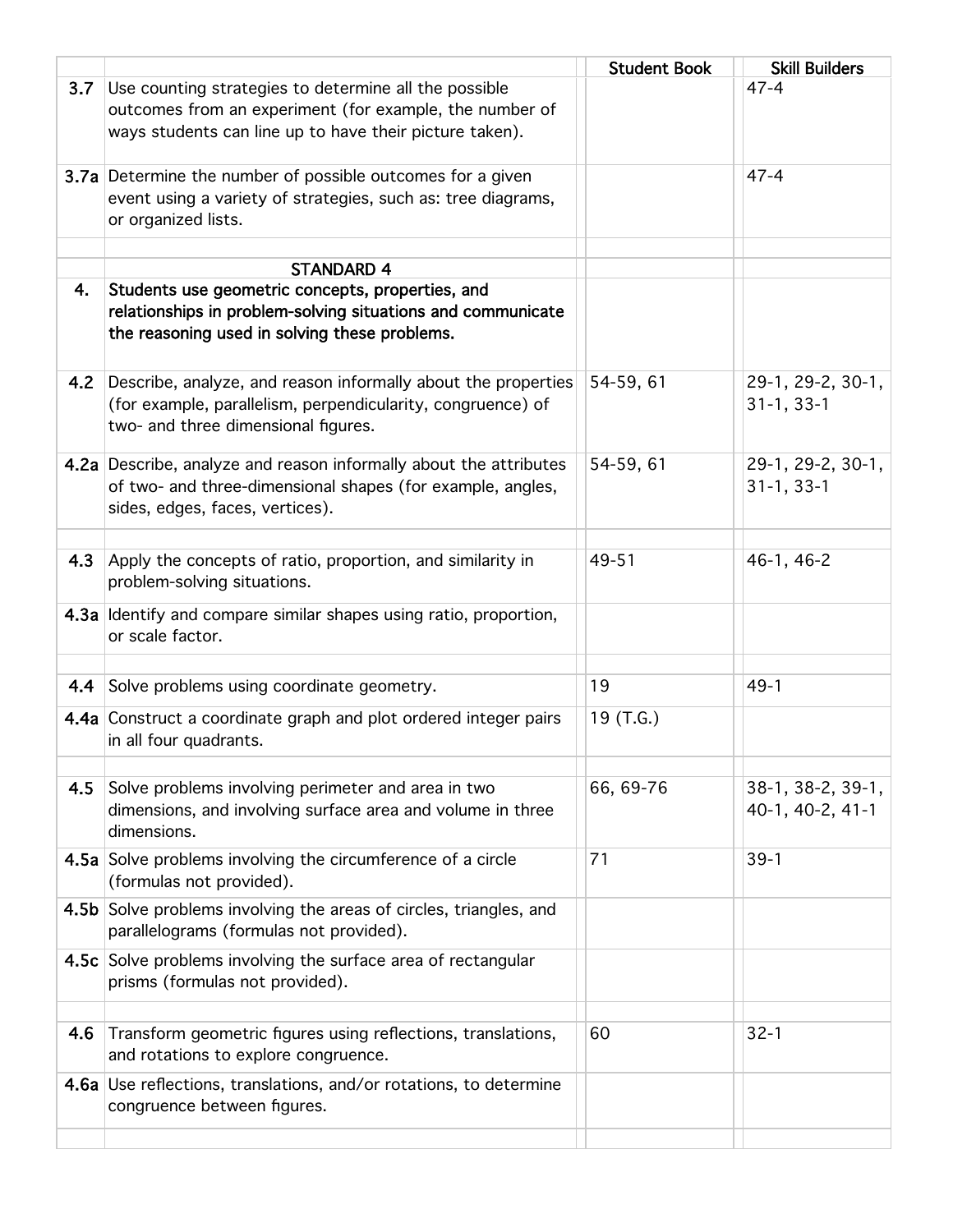|     |                                                                                                                                                                                                               | <b>Student Book</b> | <b>Skill Builders</b>                 |
|-----|---------------------------------------------------------------------------------------------------------------------------------------------------------------------------------------------------------------|---------------------|---------------------------------------|
|     | <b>STANDARD 5</b>                                                                                                                                                                                             |                     |                                       |
| 5.  | Students use a variety of tools and techniques to measure,<br>apply the results in problem-solving situations, and<br>communicate the reasoning used in solving these problems.                               |                     |                                       |
| 5.1 | Estimate, use, and describe measures of distance, perimeter,<br>area, volume, capacity, weight, mass, and angle comparison.                                                                                   | 56, 63, 64, 66      | 30-2, 34-2, 36-1,<br>38-1, 40-1, 41-1 |
|     | 5.1a Estimate the area of irregular shapes, angle measurements,<br>or weight of common objects.                                                                                                               | 56,66               | $30-2, 40-1$                          |
| 5.2 | Estimate, make, and use direct and indirect measurements<br>to describe and make comparisons.                                                                                                                 | 63, 64, 66          | 30-2, 34-2, 36-1,<br>$38-1, 40-1$     |
|     | 5.2a Estimate, make and use direct and indirect measurements to<br>describe and make comparisons.                                                                                                             | 63, 64, 66          | 30-2, 34-2, 36-1,<br>38-1, 40-1       |
| 5.3 | Read and interpret various scales including those based on<br>number lines, graphs, and maps.                                                                                                                 | 23, 78, 79          | $46 - 2, 47 - 3$                      |
|     | 5.3a Read and interpret scales on number lines, graphs and maps<br>(for example, given a map and a scale, determine the<br>distance between two point on the map).                                            | 23, 78, 79          | 46-2, 47-3                            |
|     | 5.3b Select the appropriate scale for a given problem (for<br>example, using the appropriate scale when setting up a<br>graph or intervals on a histogram).                                                   |                     | $47 - 2$                              |
| 5.4 | Develop and use formulas and procedures to solve problems<br>involving measurement.                                                                                                                           | 70, 72, 74, 76      | 38-2, 39-1, 40-2,<br>$41 - 1$         |
|     | 5.4a Develop and use procedures or formulas to solve problems<br>involving area of polygons (for example, trapezoids, regular<br>hexagons, regular octagons).                                                 | 74                  | $40 - 2$                              |
| 5.5 | Describe how a change in an object's linear dimensions<br>affects its perimeter, area, and volume.                                                                                                            | 69 (T.G.)           | $40 - 2$                              |
|     | 5.5a Describe how a change in an object's linear dimensions<br>affects its perimeter and area (for example, how a change in<br>the radius or diameter will affect the circumference and area<br>of a circle). |                     | $40 - 2$                              |
|     |                                                                                                                                                                                                               |                     |                                       |
| 5.6 | Select and use appropriate units and tools to measure to the<br>degree of accuracy required in a particular problem-solving<br>situation.                                                                     | 63, 64              | $34 - 2$                              |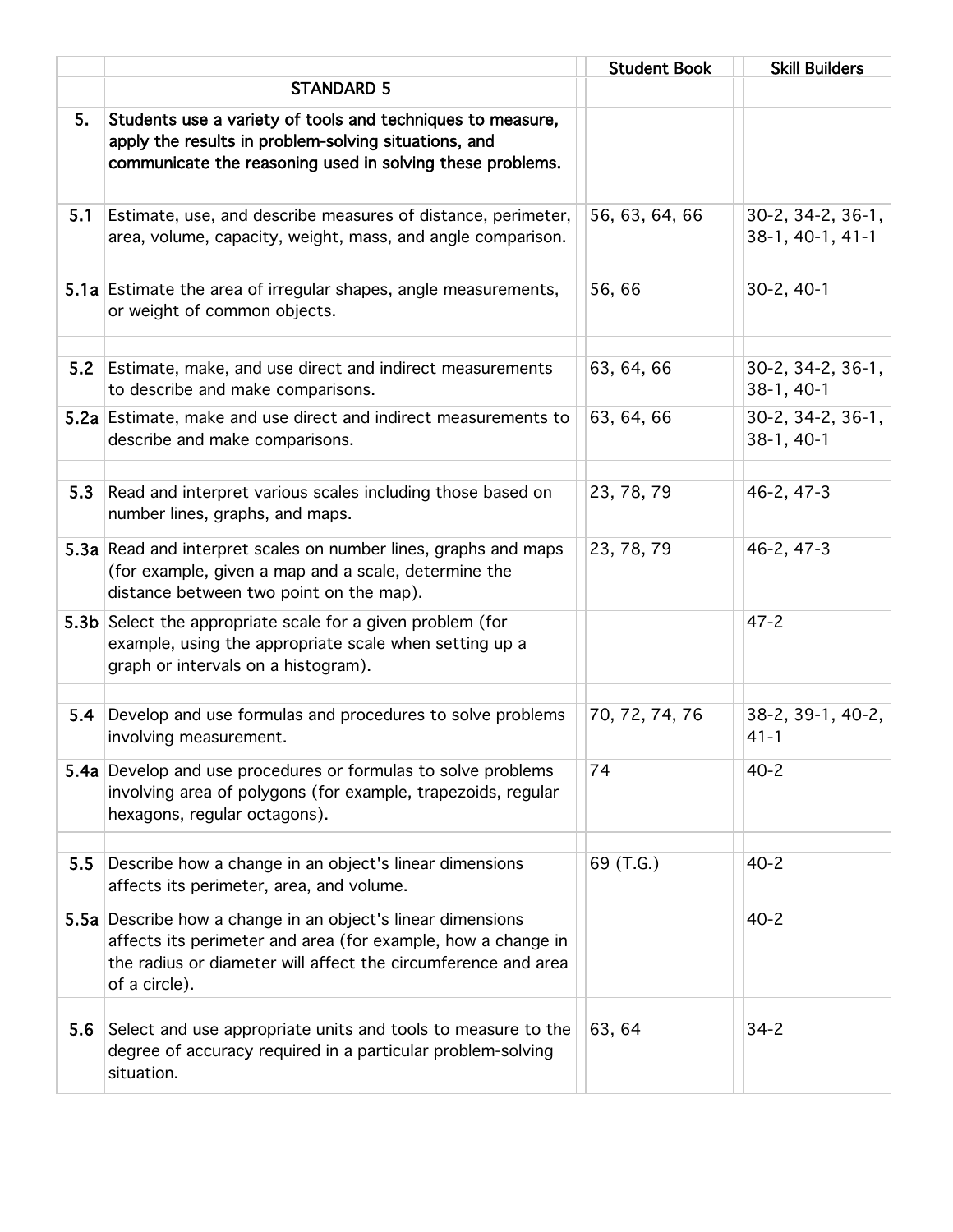|     |                                                                                                                                                                                                                                                                                                                   | <b>Student Book</b>             | <b>Skill Builders</b>                                                      |
|-----|-------------------------------------------------------------------------------------------------------------------------------------------------------------------------------------------------------------------------------------------------------------------------------------------------------------------|---------------------------------|----------------------------------------------------------------------------|
|     | 5.6a Select and use appropriate units and tools to measure to the<br>degree of accuracy required in a particular problem-solving<br>situation (for example, reconstruct a replica of a given<br>figure).                                                                                                          | 63, 64                          | $34 - 2$                                                                   |
|     |                                                                                                                                                                                                                                                                                                                   |                                 |                                                                            |
| 6.  | <b>STANDARD 6</b><br>Students link concepts and procedures as they develop and<br>use computational techniques, including estimation, mental<br>arithmetic, paper-and-pencil, calculators, and computers, in<br>problem-solving situations and communicate the reasoning<br>used in solving these problems.       |                                 |                                                                            |
| 6.1 | Use models to explain how ratios, proportions, and percents<br>can be used to solve real-world problems.                                                                                                                                                                                                          | 49-51                           | 46-1, 46-2                                                                 |
|     | 6.1a Use concrete materials or pictures to explain how ratios,<br>proportion, and percents can be used to solve real world<br>problems.                                                                                                                                                                           | 49-51                           | 46-1, 46-2                                                                 |
| 6.2 | Construct, use, and explain procedures to compute and<br>estimate with whole numbers, fractions, decimals, and<br>integers.                                                                                                                                                                                       | 3, 12, 34, 36                   | $5-1, 7-1, 8-1, 12-$<br>1, 14-1, 19-1, 19-<br>2, 22-2, 23-1, 44-           |
|     | 6.2a Apply order of operations (including exponents with positive<br>rational numbers).                                                                                                                                                                                                                           |                                 |                                                                            |
|     | 6.2b Add, subtract, multiply, and divide positive rational numbers<br>or integers.                                                                                                                                                                                                                                | $7 - 10$                        | 12-1 to 12-3, 13-<br>1 to $13-3, 14-1,$<br>$14-2, 15-1, 16-1,$<br>$16 - 2$ |
|     | 6.2c Explain strategies to add, subtract and multiply positive<br>rational numbers.                                                                                                                                                                                                                               | $7 - 10$                        | $12-1, 12-3, 13-1,$<br>$14-1$                                              |
| 6.3 | Develop, apply, and explain a variety of different estimation<br>strategies in problem-solving situations, and explain why an<br>estimate may be acceptable in place of an exact answer.                                                                                                                          | 3, 12, 34, 36                   | 5-1, 19-1, 19-2,<br>22-2, 44-1                                             |
|     | 6.3a Explain why an estimate may be acceptable in place of an<br>exact answer.                                                                                                                                                                                                                                    | 34                              | $5 - 1$                                                                    |
|     | 6.3b solve problems using estimation and justify choice of<br>techniques.                                                                                                                                                                                                                                         | 34                              | $22-2, 43-1$                                                               |
| 6.4 | Select and use appropriate methods for computing with<br>commonly used fractions and decimals, percents, and<br>integers in problem-solving situations from among mental<br>arithmetic, estimation, paper-and-pencil, calculator, and<br>computer methods, and determining whether the results are<br>reasonable. | 28, 30, 31(T.G.),<br>39, 40, 52 | 43-1, 43-4                                                                 |